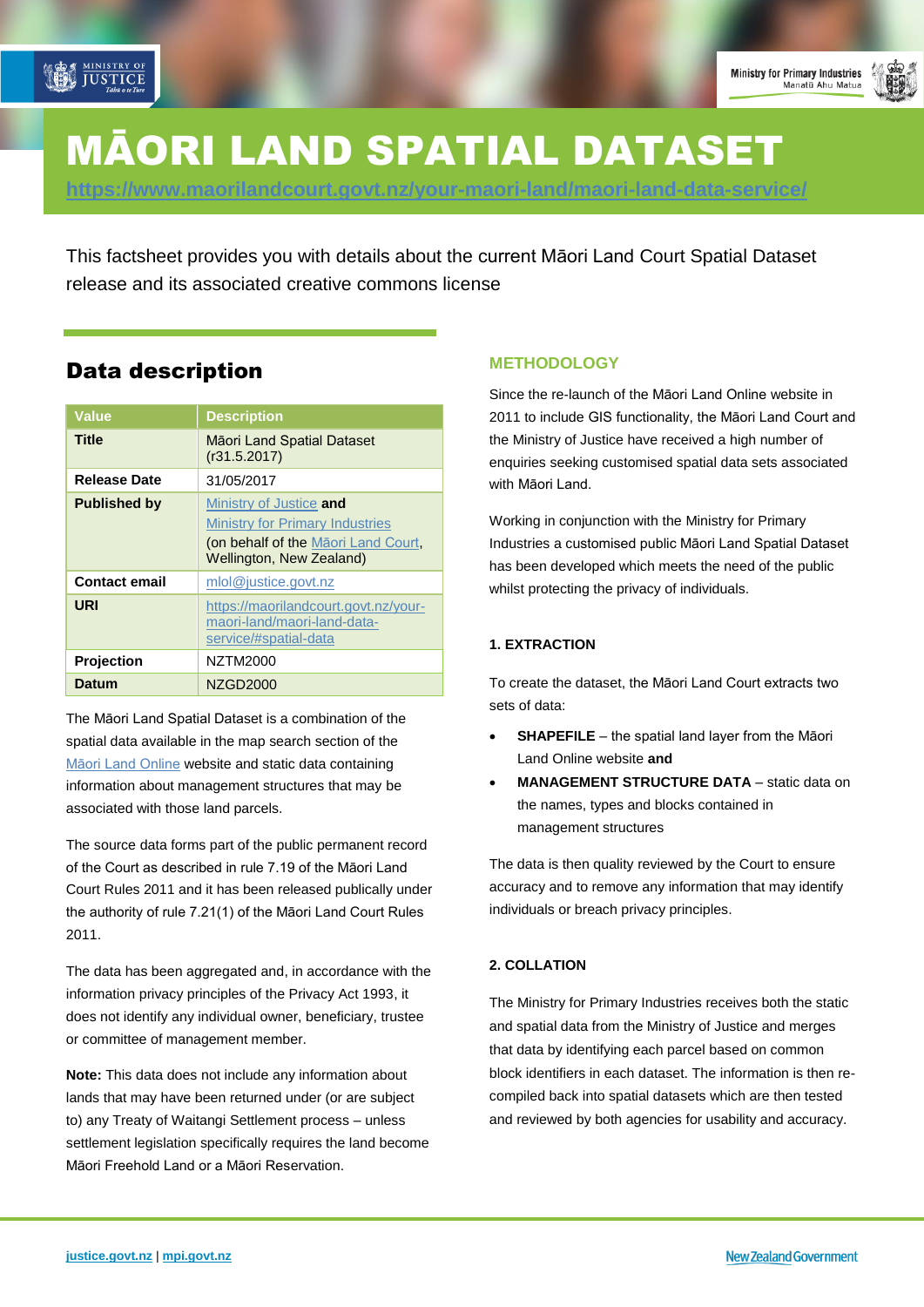#### **RESULTING DATASET**

The Māori Land Spatial Dataset is available in two possible formats:

- **SHAPEFILE**  spatial data which is available as an ESRI compatible shape file (ideal for use in simple GIS applications) **or**
- **GEODATABASE**  spatial data which has been incorporated into a detailed geodatabase (suited more towards use in ArcGIS type applications for detailed spatial analysis)

Each dataset is available for download upon request.

## © Crown Copyright

The information contained in this data layer is published by the Ministry of Justice and the Ministry for Primary Industries and is subject to Crown copyright.

### Creative commons license

This work is licensed under th[e Creative Commons](https://creativecommons.org/licenses/by/4.0/)  [Attribution 4.0 International](https://creativecommons.org/licenses/by/4.0/) License.



This license allows you to:

- **SHARE** copy and redistribute the material in any medium or format
- **ADAPT** remix, transform and build upon the material

for any purpose, even commercially.

#### **ATTRIBUTION**

You must give appropriate credit, provide a link to the license and indicate if changes are made. You may do so in a reasonable manner, but not in any way that suggests that either Ministry endorses you or your use or misleads others with the use of either Ministry's information.

If you publish, distribute, or otherwise disseminate this work to the public **without** adapting it, the following attribution may be used:

Source: [Ministry of Justice](http://justice.govt.nz/) and [Ministry for Primary](http://mpi.govt.nz/)  [Industries](http://mpi.govt.nz/) © Crown Copyright - Licensed for re-use under the [Creative Commons Attribution](https://creativecommons.org/licenses/by/4.0/) 4.0 International Licence [\(BY\) 4.0](https://creativecommons.org/licenses/by/4.0/)

If you **adapt** this work in any way or include it in a collection and publish, distribute or otherwise disseminate that adaption or collection to the public, the following attribution may be used:

This work is based on/includes [Ministry of Justice](http://justice.govt.nz/) and [Ministry for Primary Industries](http://mpi.govt.nz/) data © Crown Copyright - Licensed for re-use under th[e Creative Commons](https://creativecommons.org/licenses/by/4.0/)  [Attribution 4.0 International Licence \(BY\) 4.0](https://creativecommons.org/licenses/by/4.0/)

#### **LIMITATIONS**

The Ministry of Justice, Ministry for Primary Industries, New Zealand Government logos or Coat of Arms may not be used in any way which infringes any provision of the **Flags**, [Emblems and Names Protection Act 1981](http://www.legislation.govt.nz/act/public/1981/0047/latest/whole.html#dlm52216) or which would infringe such a provision if the relevant use occurred within New Zealand.

Attribution to the Crown should be in written form and not by reproduction of any such emblem, logo or Coat of Arms.

This license excludes any information that maybe copyright to a third party and may or may not be linked to the information contained in this release.

#### **DISCLAIMER**

Although all reasonable steps have been taken to ensure the accuracy of this information, the Ministry of Justice and the Ministry for Primary Industries disclaims any and all responsibility for any inaccuracy, error, omission or any other kind of inadequacy, deficiency or flaw in, or in relation to, this information and fully excludes any and all liability of any kind to any person or entity that chooses to rely on the information.

In addition use of this data should be read in conjunction with the [disclaimer set out on the Māori Land Online](http://www.maorilandonline.govt.nz/gis/disclaimer.htm)  [website.](http://www.maorilandonline.govt.nz/gis/disclaimer.htm)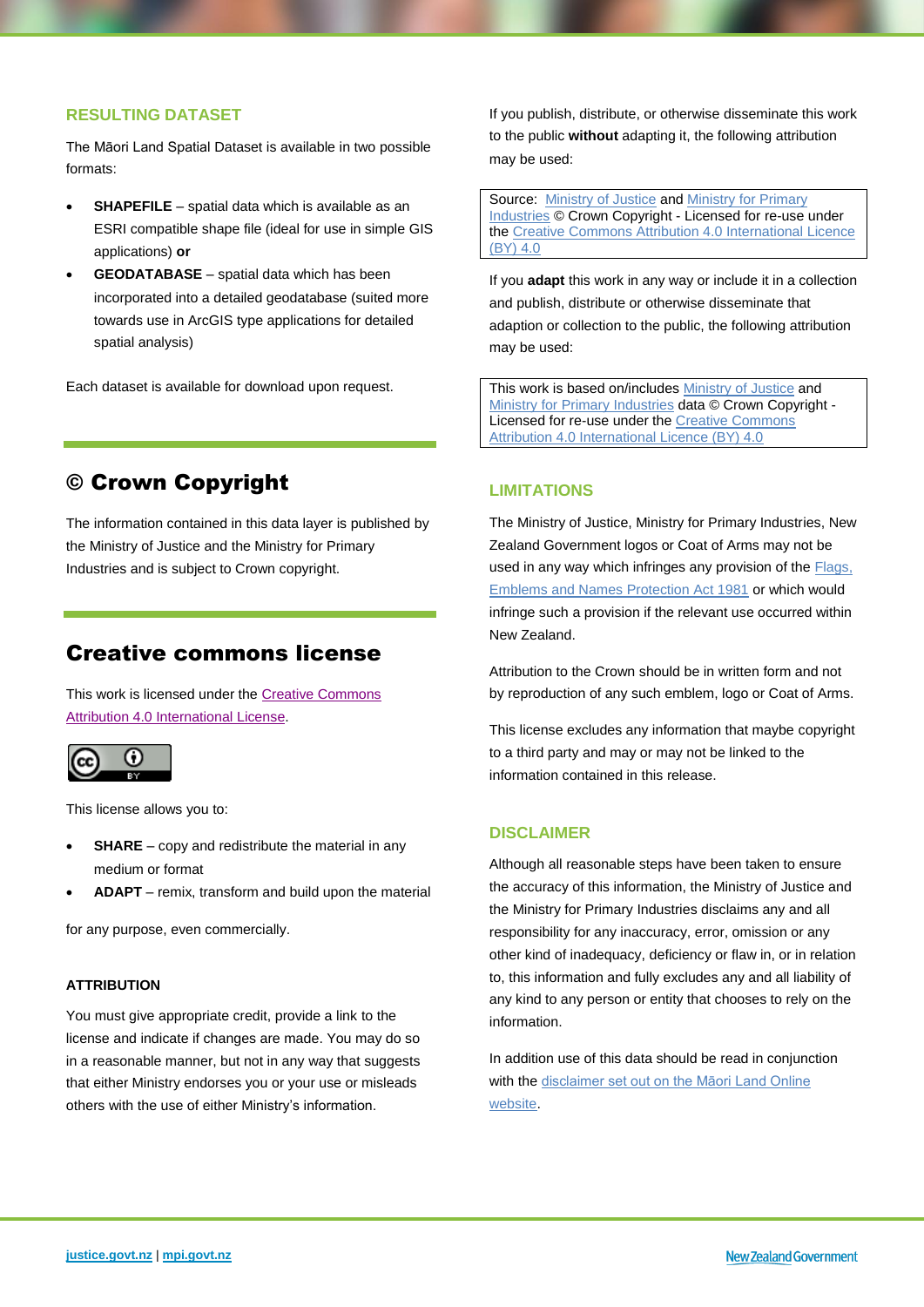# Appendix A: Main data attributes

The following table describes the main top level data attributes and includes information relating to the abbreviation used in the data for each attribute, its full database reference and a brief description of each attribute type

| <b>Attribute</b>  | <b>Full Title</b>                             | <b>Description</b>                                                                                                                                                                                                                                                         |
|-------------------|-----------------------------------------------|----------------------------------------------------------------------------------------------------------------------------------------------------------------------------------------------------------------------------------------------------------------------------|
| <b>BLOCK_ID</b>   | <b>BLOCK_ID</b>                               | Māori Land Court block/parcel identification number                                                                                                                                                                                                                        |
| <b>BLOCK_NAME</b> | BLOCK_NAME                                    | Māori Land Court block/parcel appellation                                                                                                                                                                                                                                  |
| <b>TITLE_ORDE</b> | TITLE_ORDER_LINZ                              | Land Information New Zealand record of title reference                                                                                                                                                                                                                     |
| TITLE_ORD0        | TITLE_ORDER_DATE                              | Date of instrument creating the block/parcel recorded by the Māori<br><b>Land Court</b>                                                                                                                                                                                    |
| <b>BLOCK_AREA</b> | <b>BLOCK_AREA</b>                             | Total area (in hectares) as recorded by the Māori Land Court                                                                                                                                                                                                               |
| <b>MINUTE_BK_</b> | MINUTE_BK_REF                                 | Māori Land Court minute book reference for the hearing or decision<br>creating the block/parcel                                                                                                                                                                            |
| TOTAL_SHAR        | TOTAL_SHARES                                  | A count of the total number of shares held by all owners in the<br>block/parcel as recorded by the Māori Land Court                                                                                                                                                        |
| TOTAL_OWNE        | TOTAL_OWNERS                                  | A count of the total number of beneficial (or absolute) owners in the<br>block/parcel as recorded by the Māori Land Court                                                                                                                                                  |
| TITLE_ORD1        | TITLE_ORDER_TYPE                              | The type of instrument used to create the block/parcel as recorded by<br>the Māori Land Court (refer appendix b for more information)                                                                                                                                      |
| <b>PLAN_REF</b>   | PLAN_REF                                      | Any survey plan references related to the block/parcel as recorded by<br>the Māori Land Court                                                                                                                                                                              |
| <b>TITLE_NOTI</b> | TITLE_NOTICE_REF                              | Māori Land Court reference to any non Māori Land Court instrument<br>which may have been used to create the block/parcel                                                                                                                                                   |
| <b>LAND_STATU</b> | LAND_STATUS                                   | Status of the land as recorded by the Māori Land Court (refer appendix<br>b for more information)                                                                                                                                                                          |
| <b>DISTRICT</b>   | <b>DISTRICT</b>                               | Māori Land Court District in which the land is located (refer appendix b<br>for more information)                                                                                                                                                                          |
| <b>AGGREGATED</b> | AGGREGATED                                    | Where ownership of a group of blocks/parcels are vested in the same<br>owners (an aggregation) this field returns the BLOCK_ID associated<br>with the ownership list                                                                                                       |
| Mgmt_NAME         | ManagementStructure_<br>Name                  | Where a management structure is recorded by the Māori Land Court,<br>the name of the structure is returned. In the case of multiple structures,<br>a comma delimitated list is returned listing each management structure<br>name                                          |
| Mgmt_DESC         | ManagementStructure_<br>Description           | Where a management structure is recorded by the Māori Land Court,<br>the type of that structure is returned. In the case of multiple structures,<br>a comma delimitated list is returned listing each management structure<br>type (refer appendix b for more information) |
| Mgmt_Count17      | ManagementStructure_<br>Count <sub>2017</sub> | Returns the number of management structures associated with the<br>block/parcel as recorded by the Māori Land Court                                                                                                                                                        |
| <b>MLOL_URI</b>   | MLOL_URI                                      | Web address of corresponding page on Māori Land Online                                                                                                                                                                                                                     |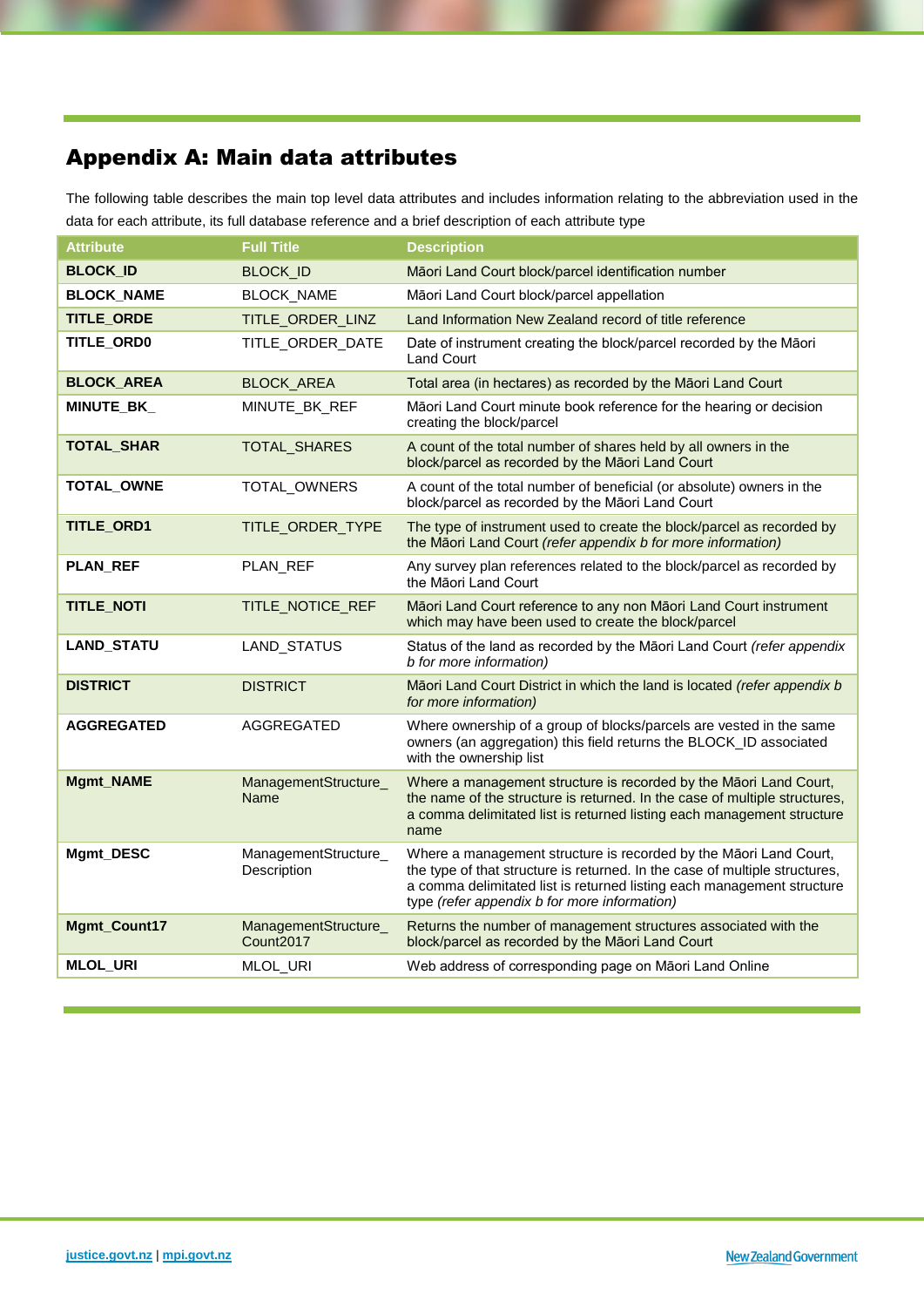## Appendix B: Sub-attributes

Whilst the main data attributes will return unique values, there are sub-attributes which will return a set of static values each of which are described below.

#### **TITLE\_ORD1 (TITLE\_ORDER\_TYPE)**

Returns the type of instrument used to create the block/parcel as recorded by the Māori Land Court (values taken from the CT\_TITLE\_ORDER\_TYPE\_TOT table in the Māori Land Information System)

| <b>Value</b>                                      |
|---------------------------------------------------|
| <b>Aggregation Order</b>                          |
| <b>Amalgamation Order</b>                         |
| <b>Certificate of Title</b>                       |
| <b>Combined Partition</b>                         |
| <b>Computer Freehold Register (CFR)</b>           |
| <b>Computer Interest Register (CIR)</b>           |
| <b>Consolidation Order</b>                        |
| <b>Crown Grant</b>                                |
| <b>Encroachment Order</b>                         |
| <b>Exchange Order</b>                             |
| <b>Freehold Order</b>                             |
| <b>Native Land Act Order</b>                      |
| <b>Order Excluding Land from an Incorporation</b> |
| <b>Order Winding Up Incorporation</b>             |
| <b>Order of Incorporation</b>                     |
| Other                                             |
| <b>Partition Order</b>                            |
| <b>Private Subdivision (Land Transfer Act)</b>    |
| <b>Revesting Order</b>                            |
| <b>Roadway Order</b>                              |
| <b>Status Order</b>                               |
| <b>Unit Title Subdivision (Unit Titles Act)</b>   |
| <b>Vesting Order</b>                              |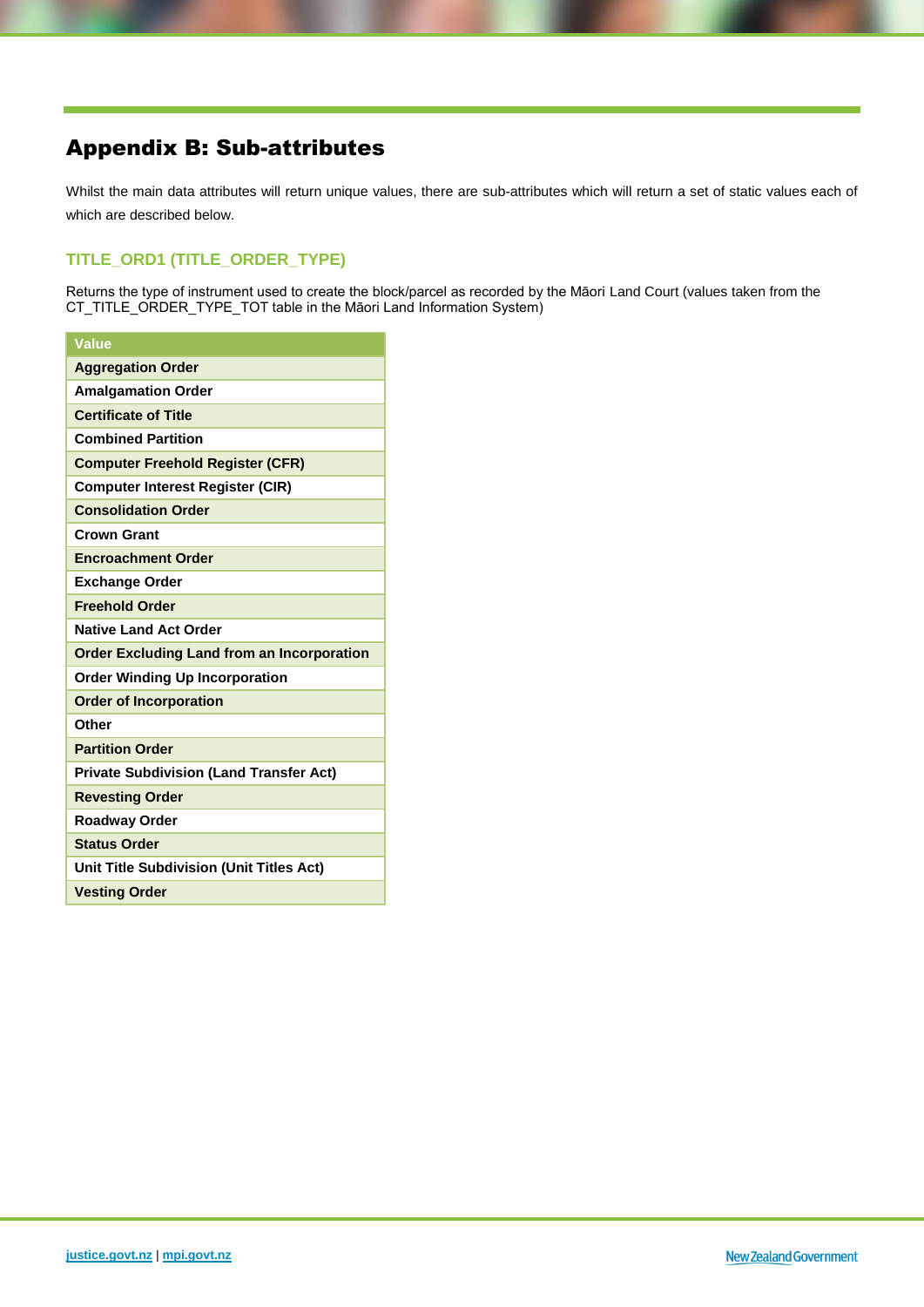#### **LAND\_STATU (LAND\_STATUS)**

Status of the land as recorded by the Māori Land Court (values taken from the CT\_BLOCK\_STATUS\_BST table in the Māori Land Information System)

| <b>Value</b>                         | <b>Description</b>                                                                                                                                                                                                                                                                                                                                                                                                                                                                                                                                                                                           |
|--------------------------------------|--------------------------------------------------------------------------------------------------------------------------------------------------------------------------------------------------------------------------------------------------------------------------------------------------------------------------------------------------------------------------------------------------------------------------------------------------------------------------------------------------------------------------------------------------------------------------------------------------------------|
| <b>Maori Freehold Land</b>           | Land which has been determined by the Māori Land Court by freehold order or status<br>order as Māori land as described by sections 129(1)(b) and 129(2)(b) of Te Ture<br>Whenua Māori Act 1993                                                                                                                                                                                                                                                                                                                                                                                                               |
| <b>Maori Customary Land</b>          | Land which is still held in accordance with tikanga Māori the ownership for which has<br>not been determined by the Māori Land Court as described in sections 129(1)(a) and<br>129(2)(a) of Te Ture Whenua Māori Act 1993                                                                                                                                                                                                                                                                                                                                                                                    |
| <b>General Land Owned by Maori</b>   | Land which has a status described by sections $129(1)(c)$ and $129(2)(c)$ of Te Ture<br>Whenua Māori Act 1993.<br>This status type is normally only associated with general land owned by a Maori<br>Incorporation or vested in a trust subject to the jurisdiction of the Māori Land Court.<br>This status type is not automatically applied to general land that maybe owned by an<br>individual, or group of people one of whom is Māori (unless by order of the Māori Land<br>Court).                                                                                                                    |
| <b>Crown Land</b>                    | Land which has a status described by sections $129(1)(e)$ and $129(2)(e)$ of Te Ture<br>Whenua Māori Act 1993 and is, generally, land which has been described in the records<br>of the Māori Land Court as Crown Land (held by or owned by the Crown)                                                                                                                                                                                                                                                                                                                                                       |
| <b>Crown Land Reserved for Maori</b> | Land which has a status described by sections $129(1)(f)$ and $129(2)(f)$ of Te Ture<br>Whenua Māori Act 1993 and is, generally, Crown land which has been reserved for<br>Māori                                                                                                                                                                                                                                                                                                                                                                                                                             |
| <b>Other</b>                         | Land which is subject to the jurisdiction of the Māori Land Court but for which a status<br>has not been determined                                                                                                                                                                                                                                                                                                                                                                                                                                                                                          |
| <b>Aggregate</b>                     | This is not in itself a status type.<br>Aggregate is the internal Māori Land Court reference to a common ownership list used<br>for multiple Māori Land parcels otherwise known as an aggregation. An aggregated list<br>of owners is not a separate parcel or land block, but is the Māori Land Court way of<br>recording the same list of owners for multiple parcels, titles or blocks.<br>The status type "Aggregation" is applied to parcels in accordance with section 309 of Te<br>Ture Whenua Māori Act 1993 (or for parcels which were created under section 434A of<br>the Māori Affairs Act 1953) |

**NOTE:** Only general land which is owned by an Incorporation, vested in a trust or which has some type of outstanding condition placed on it by the Māori Land Court or is in some other way subject to the jurisdiction of the Māori Land Court are included in the dataset.

The dataset does not automatically include general land which maybe owned by a person of Māori descent nor does it include any lands transferred or held by any person, group or post settlement governance entity as part of any Treaty of Waitangi Settlement unless the jurisdiction of the Māori Land Court is specifically included for those lands in any settlement legislation.